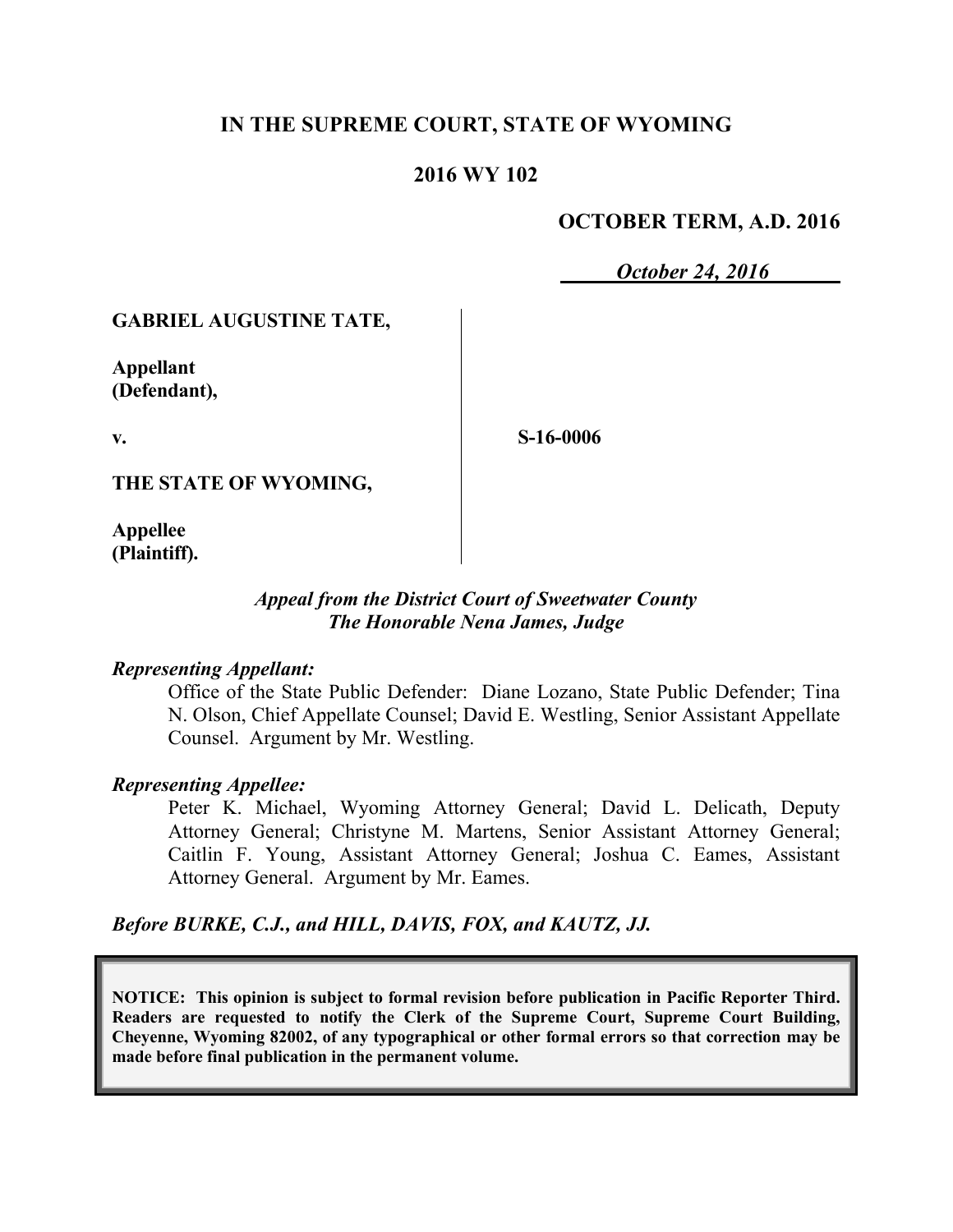**DAVIS**, Justice.

[¶1] A jury found Gabriel Tate guilty of numerous counts of first degree sexual assault, of battery, and of unlawful contact without bodily injury. He appeals those convictions, claiming that certain statements he made while in custody should have been suppressed because of a *Miranda* violation. He also contends that he was not provided a speedy trial. We affirm.

#### **ISSUES**

[¶2] 1. Did the district court err in denying Tate's motion to suppress statements he made to a nurse during a sexual assault examination?

2. Was Tate denied a speedy trial as required by W.R.Cr.P. 48 and the Sixth Amendment to the United States Constitution?

### **FACTS**

[¶3] Because the facts surrounding the sexual assault are not pertinent to this appeal, we will provide only a brief summary of the terrible event. A woman ("E.W.") invited Tate to her house one evening while he was passing through Rock Springs. They had previously met when Tate was dating E.W.'s friend, and after that they kept in contact through social media. While their time at E.W.'s house began affably, by the evening's end E.W. had been threatened, choked, beaten, urinated on, and sexually violated in various ways. Tate documented his sadistic behavior by taking pictures throughout the incident with a cell phone and sending them to others. After he left, E.W. called police and reported the incident.

[¶4] Tate was arrested on June 17, 2014. Before being interviewed by law enforcement while in custody, he was read his *Miranda* rights, and he was also provided a document setting forth those rights and a waiver of them. Tate stated that he understood his rights, orally agreed to waive them, and signed the waiver. He then spoke with three separate law enforcement officers about the incident.<sup>1</sup>

[¶5] Approximately three hours after he had been read his *Miranda* rights and law enforcement interviews began, Tate was transported to the local hospital for an examination to obtain biological samples pursuant to a search warrant. At the hospital, Tate signed a written consent form that confirmed that he agreed to participate in the examination, that he understood the evidence being collected could be used in a potential criminal prosecution, and that he could refuse any portion of the examination.

<sup>&</sup>lt;sup>1</sup> Tate does not raise any issue with respect to his statements to law enforcement during these initial interviews.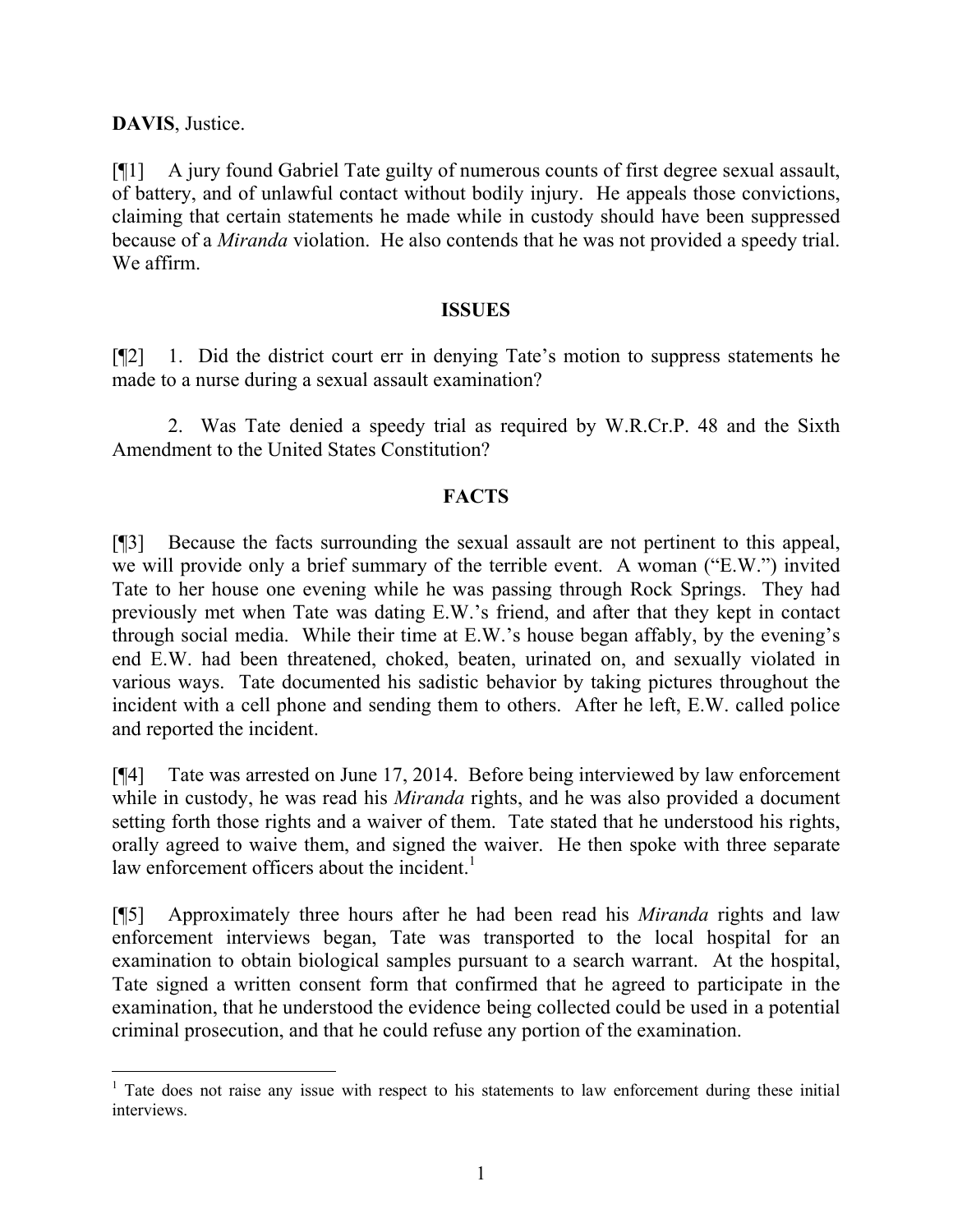[¶6] After he signed the consent form, a sexual assault nurse examiner began the examination. At the beginning, she asked Tate a few open-ended questions—basically why he was there for an examination and why a police officer was present. Tate later volunteered incriminating statements about the incident with E.W. He indicated that he had played head games with her to get her to have sex with him, that he had threatened her that he had family who would hurt her if she didn't have sex or said anything afterward, and that he was "ex-military and a bad ass."<sup>2</sup> A police officer was present for the examination, but did not participate in the discussion.

[¶7] On June 19, 2014, the State filed an information charging Tate with four counts of first degree sexual assault, one count of kidnapping, and one count of unlawful contact without bodily injury. A public defender was appointed the same day. Tate waived his right to a preliminary hearing on June 24, and the matter was bound over to the district court. The next day, June 25, his attorney filed Tate's first demand for a speedy trial. Arraignment in the district court was scheduled for June 30.

[¶8] When Tate appeared for arraignment, his attorney expressed concerns about his client's competency and fitness to proceed, and requested that proceedings be stayed pending an evaluation by the Wyoming State Hospital. The district court agreed to enter an order for the requested examination, and instructed defense counsel that the order should require the evaluation to be done within thirty days.<sup>3</sup> Because of the concerns about his fitness to proceed, Tate was not arraigned. This was quite proper, because the court had no way of knowing if Tate could enter a knowing and voluntary plea without the benefit of an evaluation.

[¶9] Unfortunately, roughly three months passed before Tate's attorney filed the required written motion for an order for the evaluation and suspension of proceedings on September 24, 2014.<sup>4</sup> The district court granted that motion two days later, ordered the competency examination to be conducted at the Wyoming State Hospital, and suspended proceedings pending the completion of the examination and the resulting report.

l

 $2<sup>2</sup>$  The presentence investigation indicates that Tate never served in the military.

<sup>&</sup>lt;sup>3</sup> Wyo. Stat. Ann. § 7-11-303(a) (LexisNexis 2015) provides that if there is reasonable cause to believe that the accused has a mental illness or deficiency which renders him unfit to proceed, "all further proceedings shall be suspended." Section 7-11-303(b) provides that if the order provides for commitment to a designated facility, "the commitment shall continue no longer than a thirty (30) day period ...."

<sup>&</sup>lt;sup>4</sup> The record indicates that the delay in filing the request was due to the fact that his attorney did not initially comply with the statutory requirements to obtain an evaluation of his fitness to proceed.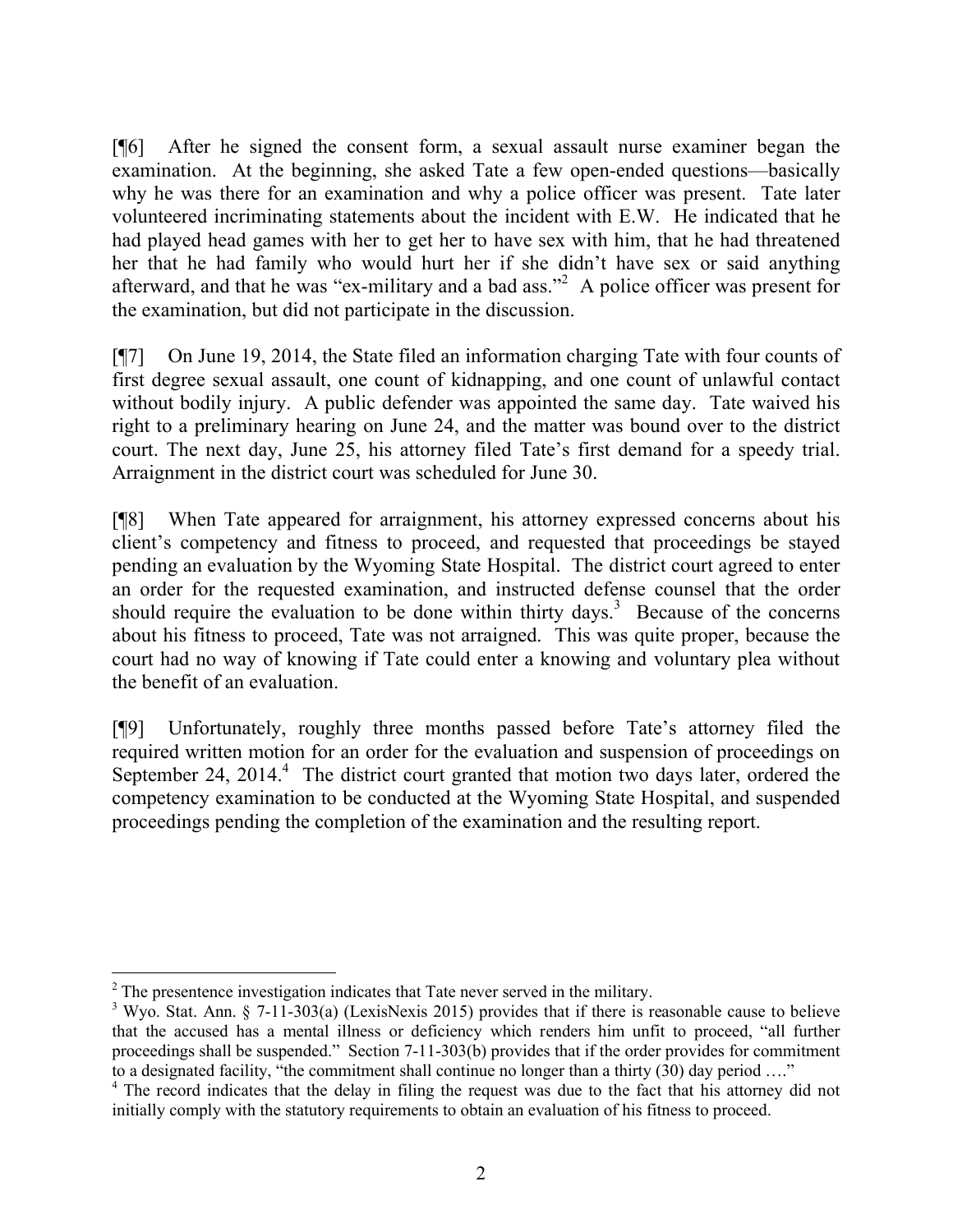[¶10] The state hospital evaluated Tate on December 23, 2014, and submitted a report finding him fit to proceed on January 8,  $2015$ .<sup>5</sup> On February 11, 2015, Tate was arraigned and pled not guilty to all charges. On the same day, he filed a second demand for speedy trial. Trial was set for April 7, 2015.

[¶11] A hearing was held on February 20 concerning the State's intent to offer W.R.E. 404(b) evidence of a prior alleged sexual assault, and the district court entered an order which is not challenged in this appeal. However, during that hearing, there was discussion about the State obtaining transcripts from a proceeding against Tate in a different state. On March 16, the State requested that the trial date be continued to allow prosecutors more time to track the transcripts down. The district court agreed to the request and reset the trial for July 6, 2015. The defense did not object to the continuance.

[¶12] On April 1, 2015, the State moved to amend the information to include an additional eight counts arising from the incident with E.W. It proposed to add five additional counts of first degree sexual assault and two counts of battery. The district court held a hearing on the motion and allowed the amendment, and the State filed the amended information on May 29.

[¶13] Tate moved to suppress the statements he made to the nurse during the examination following his arrest a week before trial. He alleged, *inter alia*, that his rights under *Miranda v. Arizona* had been violated. A suppression hearing was held the next day, and the district court denied the motion. It reasoned that the statements were admissible because: (1) the nurse was not acting as an agent of the police as she was following independent medical protocols and procedures; and (2) Tate had been previously advised of his Miranda rights by law enforcement and had waived those rights just hours before he spoke with her.

[¶14] A four-day jury trial began on July 6, 2015. On July 9, the jury returned a verdict of guilty on all counts, except one kidnapping charge. The district court sentenced Tate to eight to twenty years in prison on each of the nine first-degree sexual assault counts, with all to be served consecutively. With regard to the misdemeanor counts, he was also sentenced to six months in jail for the two battery charges and the unlawful contact without bodily injury charge, to be served concurrently with the sentences for the felony sexual assault charges.<sup>6</sup> Judgment and sentence was entered on August 11, 2015.

[¶15] Tate timely perfected this appeal.

l

<sup>&</sup>lt;sup>5</sup> The record does not reveal why nearly two months passed from the time the hospital received the district court's order requiring an evaluation to when Tate was actually evaluated. We can only speculate that there may not have been room for him at the appropriate unit of the hospital until then.

<sup>6</sup> Tate was given credit for 405 days of time served.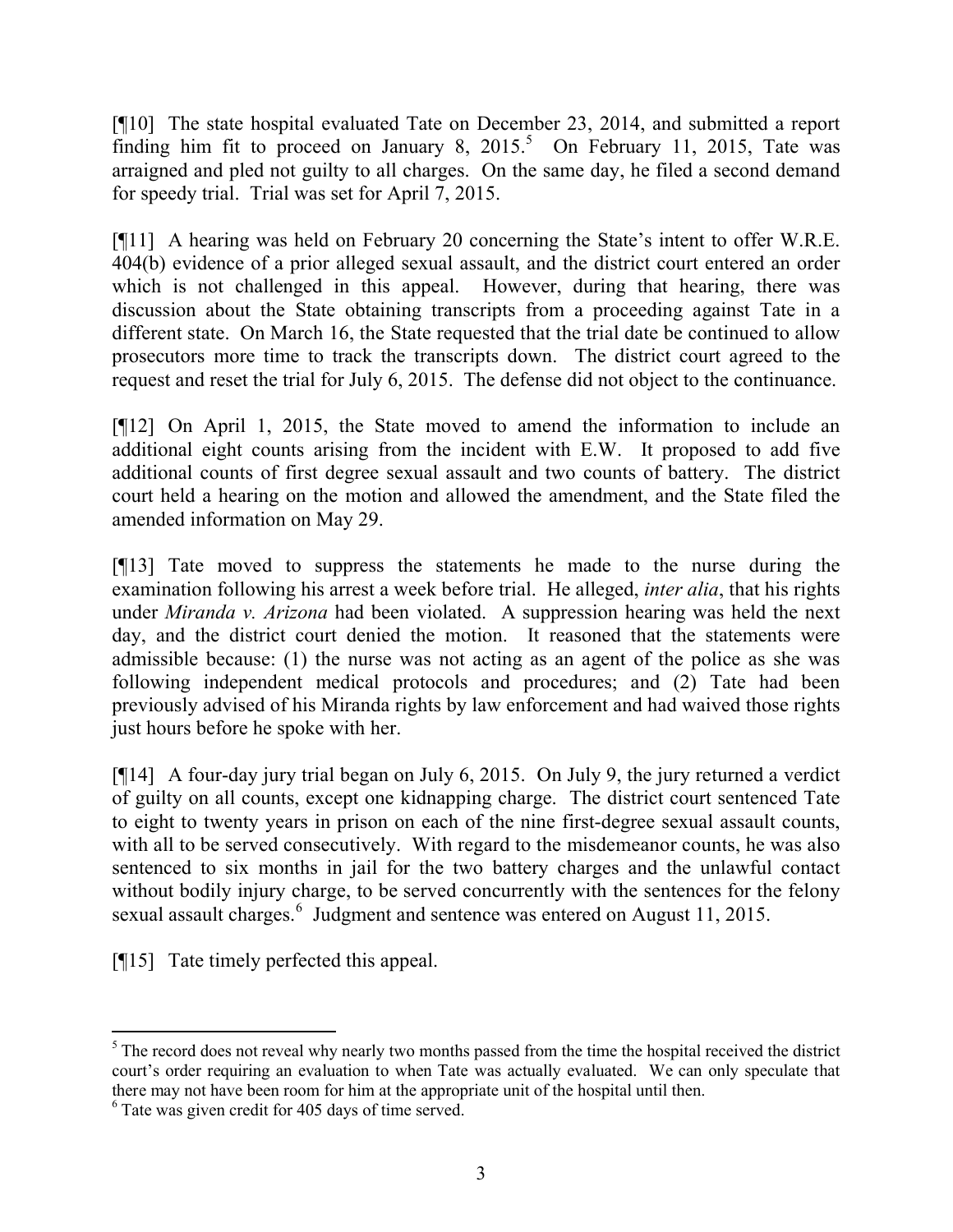#### **DISCUSSION**

### *1. Suppression of Incriminating Statements*

[¶16] Tate asserts that the sexual assault nurse examiner violated his *Miranda* rights when she asked him questions, after which he made incriminating statements. He therefore claims that the district court erred in denying his motion to suppress those statements.

[¶17] When this Court reviews a district court's ruling on a motion to suppress evidence, it will not interfere with findings of fact unless they are clearly erroneous. *Gunn v. State*, 2003 WY 24, ¶ 5, 64 P.3d 716, 719 (Wyo. 2003). If there have not been specific findings of fact set out, we will uphold the district court's ruling if it is supportable by any reasonable view of the evidence. *Id.* The evidence is considered in the light most favorable to the district court's ruling because of its ability to evaluate the credibility of the witnesses, weigh the evidence, and make any necessary inferences, deductions, and conclusions. *Id.* However, the voluntariness of a defendant's statements and whether a particular search and seizure was unreasonable are questions of law that we review *de novo*. *Id.*; *State v. Deen*, 2015 WY 5, ¶ 6, 340 P.3d 1036, 1039 (Wyo. 2015).

[¶18] A suspect's statements during a custodial interrogation are admissible at trial, provided that certain advisements are given. *Gunn*, ¶ 7, 64 P.3d at 719 (citing *Miranda v. Arizona*, 384 U.S. 436, 444, 86 S.Ct. 1602, 16 L.Ed.2d 694 (1966)). If statements are made during a custodial interrogation without *Miranda* rights first being provided, they must be excluded. *Gunn*, ¶ 7, 64 P.3d at 719*.* (citing *Dickerson v. United States*, 530 U.S. 428, 434, 120 S.Ct. 2326, 147 L.Ed.2d 405 (2000)). The United States Supreme Court has said:

> Accordingly, we laid down "concrete constitutional guidelines for law enforcement agencies and courts to follow." Those guidelines established that the admissibility in evidence of any statement given during custodial interrogation of a suspect would depend on whether the police provided the suspect with four warnings. These warnings (which have come to be known colloquially as "*Miranda* rights") are: a suspect "has the right to remain silent, that anything he says can be used against him in a court of law, that he has the right to the presence of an attorney, and that if he cannot afford an attorney one will be appointed for him prior to any questioning if he so desires."

*Dickerson*, 530 U.S. at 435, 120 S.Ct. at 2331 (citations omitted) (quoting *Miranda*, 384 U.S. at 442, 479, 86 S.Ct. at 1611, 1630); *Gunn*, ¶ 7, 64 P.3d at 719-20. "Custodial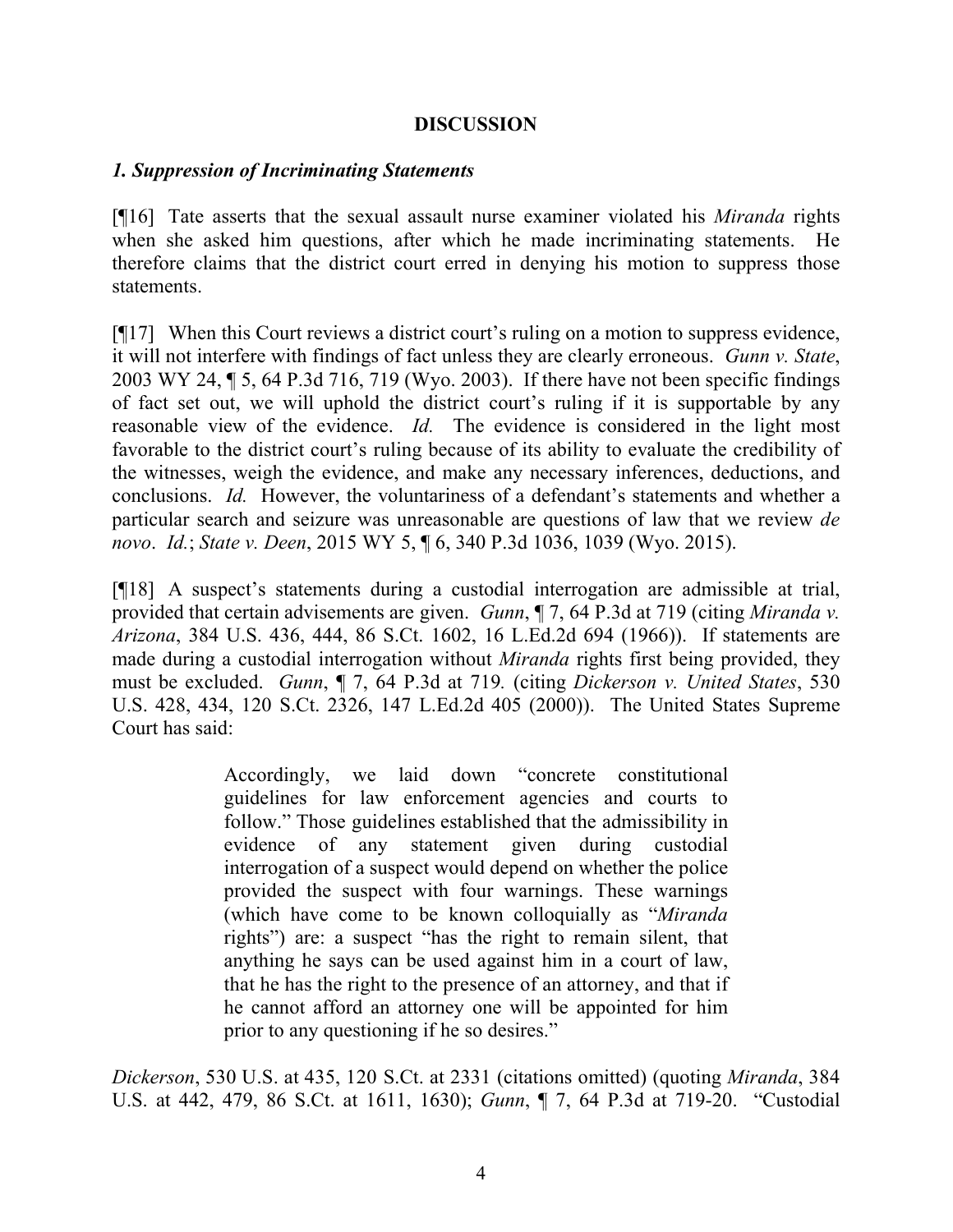interrogation means 'questioning initiated by law enforcement officers after a person has been taken into custody or otherwise deprived of his freedom of action in any significant way.'" *Gunn*, ¶ 8, 64 P.3d at 720 (quoting *Miranda*, 384 U.S. at 444, 86 S.Ct. at 1612). "Neither general on-the-scene questioning as to facts surrounding a crime nor statements volunteered freely without compelling influences are considered to fall within this definition." *Gunn*, ¶ 8, 64 P.3d at 720 (citing *Miranda*, 384 U.S. at 477-78, 86 S.Ct. at 1629.

[¶19] There is no dispute that Tate was in custody during the examination at the hospital, and the State concedes this point. Whether the nurse's questions at the beginning of her examination amounted to an interrogation, as Tate contends they did, is much more debatable. It is also highly questionable whether the nurse was an agent of law enforcement for *Miranda* purposes. However, we need not address those questions, because there is another avenue by which Tate's first issue can readily be resolved. He was fully advised of his *Miranda* rights only three hours before the examination, and that advisement remained in effect during the examination.

[¶20] In *Mitchell v. State*, this Court explained "[t]he mere passage of time does not compromise a *Miranda* warning, and courts have generally rejected a per se rule requiring automatic re-advisement following a time delay." 982 P.2d 717, 722 (Wyo. 1999). We pointed out that "[s]everal courts have upheld the sufficiency of *Miranda* warnings where several hours have elapsed between the reading of the warning and the interview or confession." *Id.* (citing numerous cases). Accordingly, we went on to conclude that the *Miranda* warnings given to the defendant approximately eleven hours before he was interrogated remained valid and re-advisement was not required. *Id.* at 721-22; *see* 2 Wayne R. LaFave et al., *Criminal Procedure* § 6.8(b) (4th ed., Dec. 2015 update) ("It is generally accepted that fresh warnings are not required after the passage of just a few hours.").

[¶21] The brief time between Tate's sexual assault examination and the *Miranda* warnings, although there was a change in location from the police station to the hospital, did not require Tate to be fully re-advised of the Miranda warnings. *See* 2 LaFave, *supra,* § 6.8(b) ("Even when the passage of time has been fairly brief, consideration must be given to changes in the circumstances in the interim. However, the courts have generally taken the position that new warnings are not required just because there has been a change in the locale of the interrogation . . . ."). Tate was taken directly from the Sweetwater County Sheriff's office, where he had been arrested and *Mirandized*, to the hospital for the express purpose of obtaining biological samples pursuant to a warrant. A law enforcement officer was present during his interaction with the female nurse, for obvious reasons. A rationale person could not believe that he was no longer in jeopardy

 $<sup>7</sup>$  It is doubtful that law enforcement would agree with the language in the hospital's exam form that Tate</sup> could refuse to provide the samples after a search warrant for them had issued.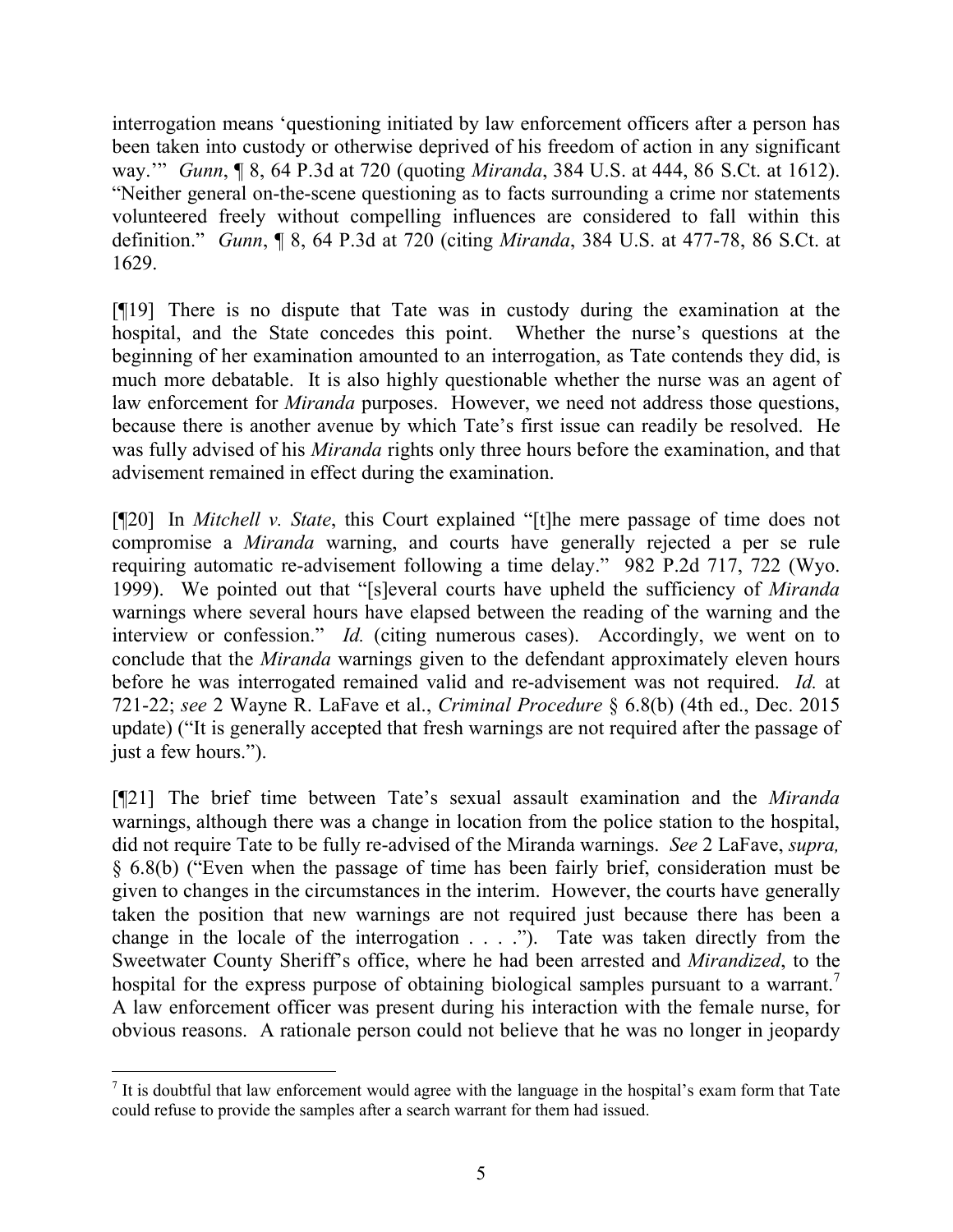and that the content of the *Miranda* warnings no longer applied at that point. The change in location was therefore immaterial, and the district court properly denied Tate's motion to suppress the statements he made to the nurse.

# **2***. Speedy Trial*

[¶22] Tate contends that his right to a speedy trial under both W.R.Cr.P. 48(b) and the Sixth Amendment to the United States Constitution was violated. Our standard of review for such claims is *de novo*. *Castellanos v. State*, 2016 WY 11, ¶ 48, 366 P.3d 1279, 1294 (Wyo. 2016).

# **2.1***. W.R.Cr.P. 48*

[¶23] Wyoming's Rules of Criminal Procedure provide a procedural mechanism for enforcing a defendant's constitutional right to a speedy trial. W.R.Cr.P. 48(b); *see Castellanos*, ¶ 49, 366 P.3d at 1294. A criminal charge must be brought to trial "within 180 days following arraignment unless continued as provided in this rule." W.R.Cr.P. 48(b)(2). "Calculating the 180-day provision of Rule 48 is a simple matter of arithmetic, beginning with arraignment and ending with commencement of trial, excluding any time periods specified in the rule." *Castellanos*, ¶ 49, 366 P.3d at 1294 (quoting *Ortiz v. State*, 2014 WY 60, ¶ 33, 326 P.3d 883, 892 (Wyo. 2014)).

[¶24] Tate was arraigned in the district court on February 11, 2015, after his evaluation for fitness to proceed was completed. His trial began on July 6, 2015. By straightforward arithmetic, a total of 145 days elapsed between arraignment and the start of trial. This period falls well within the requirements of Rule 48.

## **2.2.** *Sixth Amendment*

[¶25] Turning to the question of whether Tate's Sixth Amendment constitutional right to a speedy trial was violated, this Court has explained:

> The Sixth Amendment guarantees every criminal defendant a speedy trial. For its constitutional speedy trial analysis, this Court adopts the four-factor test articulated [by the United States Supreme Court] in *Barker v. Wingo* . . . . The *Barker* test requires balancing (1) the length of the delay, (2) the reason for the delay, (3) the defendant's assertion of his right, and (4) the prejudice to the defendant. No individual factor is dispositive. The ultimate inquiry is whether the delay in bringing the accused to trial was unreasonable, that is, whether it substantially impaired the right of the accused to a fair trial.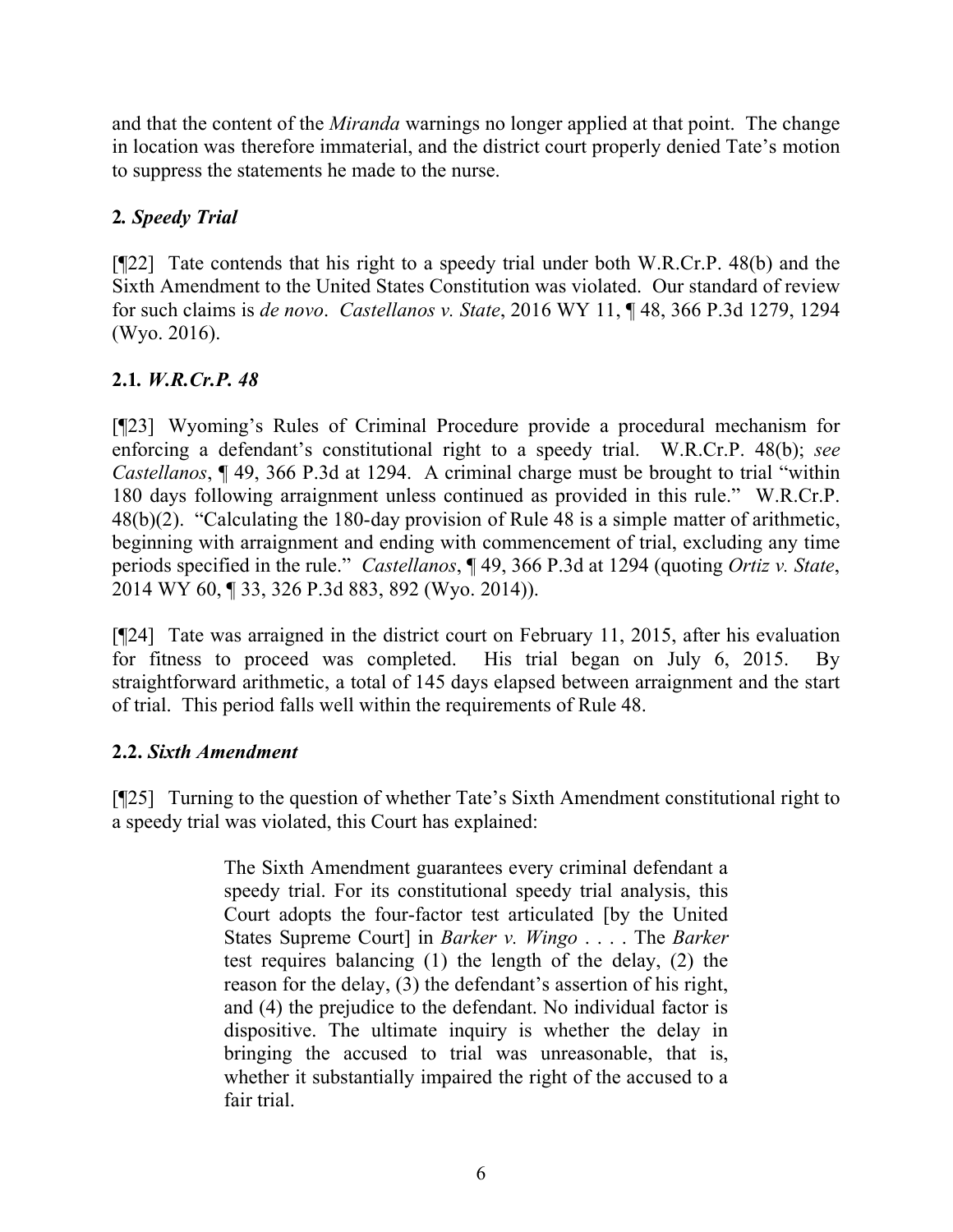*Castellanos*, ¶ 69, 366 P.3d at 1299 (citations and quotation marks omitted); *see also Lafferty v. State*, 2016 WY 52, ¶ 44, 374 P.3d 1244, 1252 (Wyo. 2016).

### *Length of Delay*

[¶26] As to length of delay, it is a threshold factor which requires a calculation of the delay in bringing the appellant to trial. *Miller v. State*, 2009 WY 125, ¶ 39, 217 P.3d 793, 805 (Wyo. 2009). "In calculating the delay under a constitutional analysis, the speedy trial clock begins to run at the time of arrest, information, or indictment, whichever occurs first." *Lafferty,* ¶ 45, 374 P.3d at 1252 (quotation marks omitted). "The right to a speedy trial continues until the defendant is convicted, acquitted or a formal entry is made on the record of his case that he is no longer under indictment*.*" *Castellanos*, ¶ 70, 366 P.3d at 1299 (quotation marks omitted); *Ortiz*, ¶ 40, 326 P.3d at 893.

[¶27] Applying these principles, Tate's speedy trial clock commenced on June 17, 2014, the date when he was arrested. He was convicted on July 9, 2015. A total of 387 days elapsed between the arrest and conviction.

[¶28] This Court's precedent establishes that further analysis of all the *Barker* factors is warranted when the delay approaches a year from arrest or charge to trial. *See, e.g., Rhodes v. State*, 2015 WY 60, ¶ 18, 348 P.3d 404, 411 (Wyo. 2015) (351 days); *Mascarenas v. State*, 2013 WY 163, ¶ 12, 315 P.3d 656, 661 (Wyo. 2013) (332 days); *Potter v. State*, 2007 WY 83, ¶ 35, 158 P.3d 656, 665 (Wyo. 2007) (362 days); *Large v. State*, 2011 WY 159, ¶ 26, 265 P.3d 243, 250 (Wyo. 2011) (363 days); *Sisneros v. State*, 2005 WY 139, ¶ 19, 121 P.3d 790, 797 (Wyo. 2005) (349 days); *Whitney v. State*, 2004 WY 118, ¶ 40, 99 P.3d 457, 471 (Wyo. 2004) (374 days); *Springfield v. State*, 860 P.2d 435, 451 (Wyo. 1993) (319 days); *Wehr v. State*, 841 P.2d 104, 112 (Wyo. 1992) (320 days). This point in time is consistent with federal case law. *See Doggett v. United States*, 505 U.S. 647, 652 n.1, 112 S.Ct. 2686, 2691 n.1, 120 L.Ed.2d 520 (1992). ("[P]ostaccusation delay [is] presumptively prejudicial at least as it approaches one year."); *cf. Durkee v. State*, 2015 WY 123, ¶ 13 n.2, 357 P.3d 1106, 1111 n.2 (Wyo. 2015) (noting that "[t]he Tenth Circuit Court of Appeals uses one year as a touchstone for distinguishing between 'ordinary' and 'presumptively prejudicial' delays in bringing a criminal defendant to trial."); *See* 5 LaFave, *supra,* § 18.2(b) (collecting cases on point).

[¶29] We note that while a delay approaching one year will generally trigger consideration of all the *Barker* factors, there may be instances where the nature and complexity of a case warrant their consideration even though the delay is less than a year. *See Osborne v. State*, 806 P.2d 272, 277 (Wyo. 1991) (301 days). In *Barker*, the United States Supreme Court explained: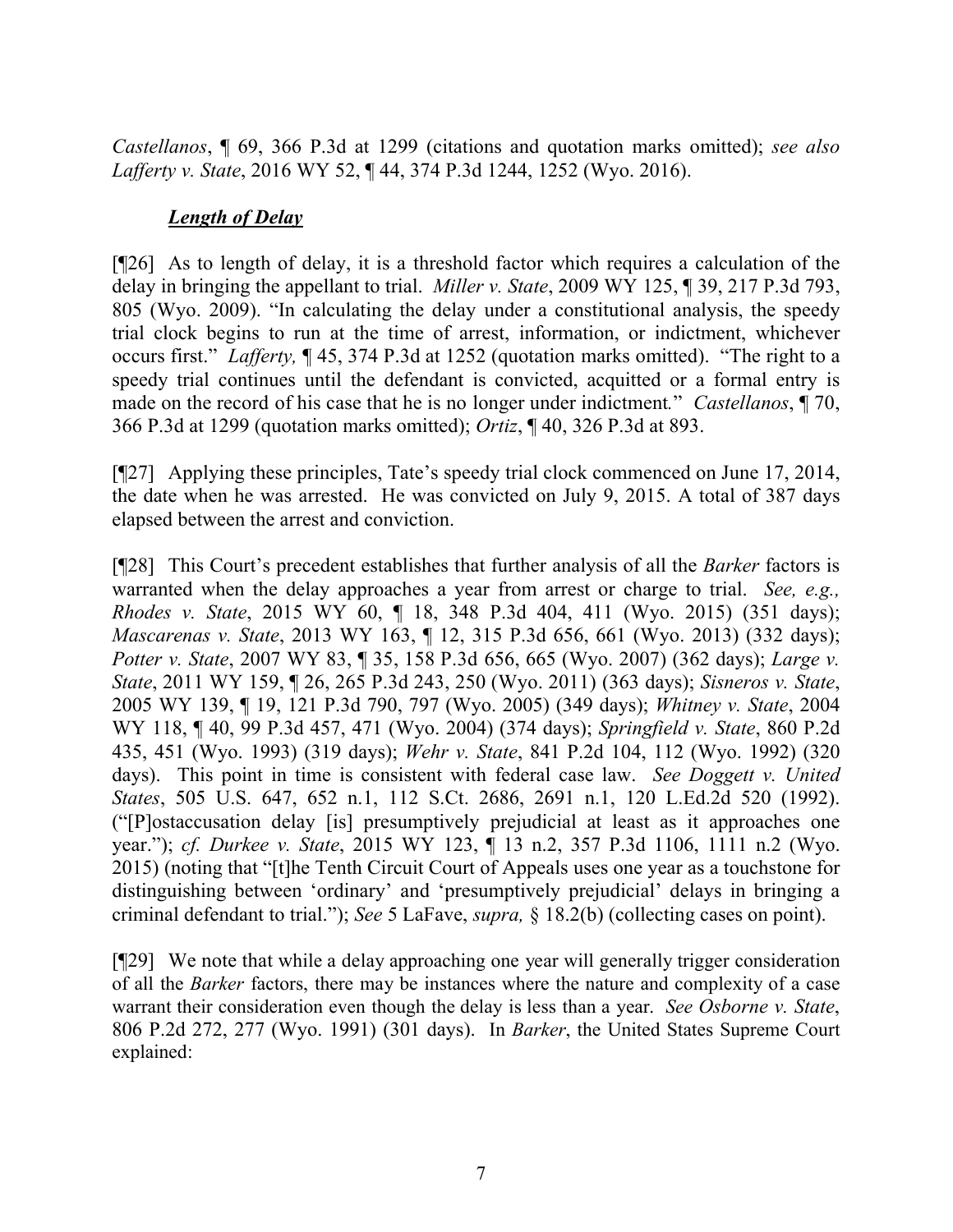[T]he length of delay that will provoke such an inquiry is necessarily dependent upon the peculiar circumstances of the case. To take but one example, the delay that can be tolerated for an ordinary street crime is considerably less than for a serious, complex conspiracy charge.

407 U.S. at 530-31, 92 S.Ct. at 2192; *see also* 5 LaFave, *supra,* § 18.2(b).

[¶30] Since the delay of 387 days in this case amounts to more than one year, all of the *Barker* factors must be balanced. We note that the phrase "presumptive prejudice" used in *Barker* and restated by many courts, including this one, simply means that all the *Barker* factors must be analyzed. *See Durkee*, ¶ 13 n.2, 357 P.3d at 1111 n.2; *see also Doggett*, 505 U.S. 647, 652 n.1, 112 S.Ct. at 2691 n.1 ("We note that, as the term is used in this threshold context, 'presumptive prejudice' does not necessarily indicate a statistical probability of prejudice; it simply marks the point at which courts deem the delay unreasonable enough to trigger the *Barker* enquiry." (citations omitted)); *State v. Garza*, 212 P.3d 387, 396 (N.M. 2009) ("[A] 'presumptively prejudicial' length of delay is simply a triggering mechanism, requiring further inquiry into the *Barker* factors.").

[¶31] In applying the length of delay to the *Barker* enquiry, the longer the delay, the more likely it is that the first factor will weigh in the defendant's favor. *Doggett*, 505 U.S. at 652, 112 S.Ct. at 2691. The delay in this case, however, barely crosses the "bare minimum needed to trigger judicial examination of the claim." *Id*. Consequently, the first factor does not weigh in Tate's favor.

## *Reason for Delay*

[¶32] Regarding the second factor of the *Barker* analysis, our role is to determine who or what was responsible for the delay. *Ortiz*,  $\P$  42, 326 P.3d at 893. We recently reaffirmed:

> Delays attributable to the defendant may disentitle him to speedy trial safeguards. Delays attributable to changes in defense counsel, to the defendant's requests for continuances, and to the defendant's pretrial motions are all considered delays attributable to the defense. With respect to the prosecution, a deliberate attempt to delay the trial in order to hamper the defense should be weighted heavily against the government.

*Id.* (internal citations and quotation marks omitted).

[¶33] The record is quite clear that a hefty portion of the pretrial delay was caused by the fitness evaluation Tate's attorney requested. *See supra* ¶¶8-9. A total of 192 days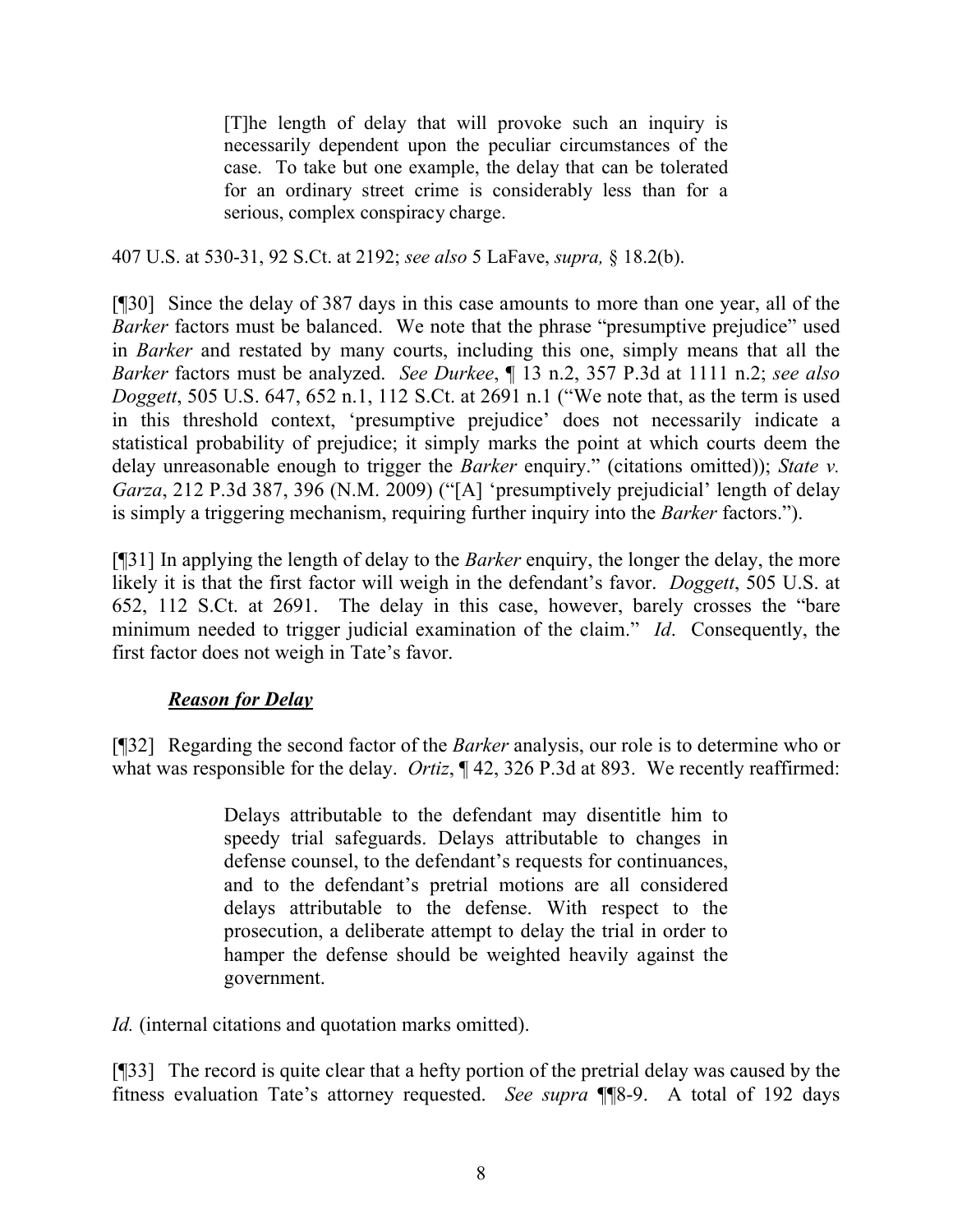transpired from the time his counsel orally requested the evaluation and the hospital filed its report with the district court. The first three months of that period were consumed by Tate's counsel getting the proper written request and proposed order filed with the district court. Then the jail where Tate was being held did not receive the district court's order until about a month later, at which time the order was faxed to the State Hospital under the procedures used in Sweetwater County. It is unclear who dropped the ball there. Tate was examined approximately two months after that, and the report regarding his fitness to proceed was then filed a half-month later. We cannot tell with any certainty why the evaluation was not completed in thirty days as the court had ordered.

[¶34] After subtracting the delay caused by the fitness proceedings, 195 days remain. The record indicates that these delays were partly the result of routine calendaring issues by the district court. The delay was also caused by two unopposed continuances sought by the State due to a transcript request and scheduling conflict of a witness. This Court has explained that "[a] more neutral reason such as . . . overcrowded courts should be weighted less heavily but nevertheless should be considered since the ultimate responsibility for such circumstances must rest with the government rather than with the defendant." *Potter*, ¶ 36, 158 P.3d at 665. However, these delays hardly qualify as "deliberate attempts to delay the trial in order to hamper the defense." *Ortiz*, ¶ 51, 326 P.3d at 895. Defense counsel's failure to timely file a proper motion and proposed order for an evaluation led to further unexplained delays that we are unwilling to attribute to the State or district court. Ultimately, in weighing the delays attributable to Tate and the evaluation against those caused by the State, we conclude this factor does not weigh in Tate's favor.

## *Assertion of Right*

[¶35] The third factor this Court must consider in a constitutional speedy trial analysis is Tate's assertion of his right to a speedy trial. *See Griggs v. State*, 2016 WY 16, ¶ 68, 367 P.3d 1108, 1130 (Wyo. 2016). "Although a defendant is not required to assert his right to a speedy trial, the vigor with which the defendant asserted his right is an important consideration in determining the reasonableness of any delay." *Id*.

[¶36] Tate filed two demands for a speedy trial. *See supra* ¶¶7, 10. The first was made shortly after charges were filed, and the second followed his arraignment in district court after he was evaluated for fitness to stand trial. Although Tate did not oppose the State's motions for continuances, his demands to a speedy trial weigh in his favor.

# *Prejudice*

[¶37] The fourth and final factor requires an assessment of whether the delays described above prejudiced Tate. A defendant does not have to establish prejudice to succeed with a speedy trial argument, but prejudice or the lack thereof is an important consideration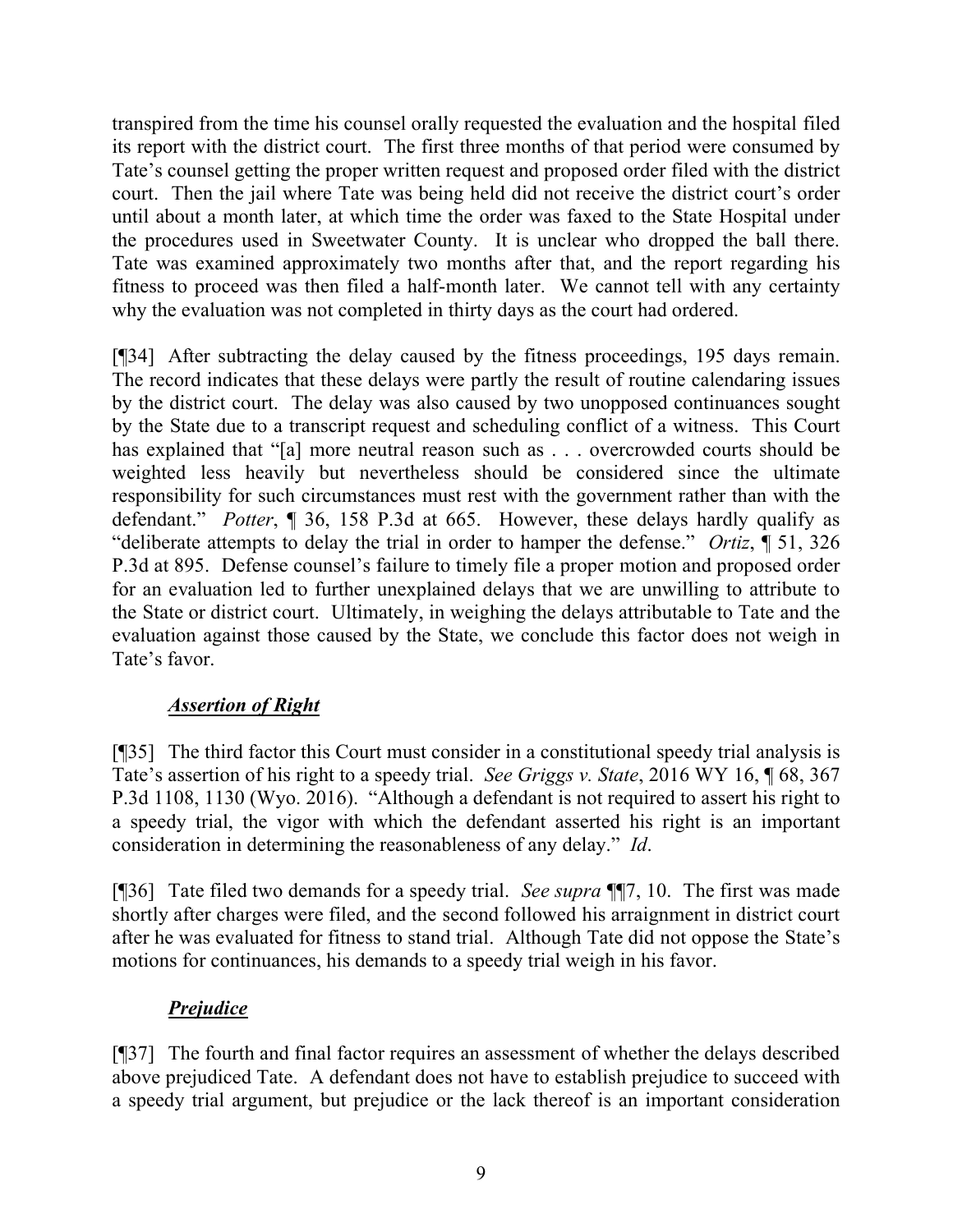when applying the *Barker* test. *Lafferty*, ¶ 60, 374 P.3d at 1254; *Moore v. Arizona*, 414 U.S. 25, 26, 94 S.Ct. 188, 189, 38 L.Ed.2d 183 (1973) (emphasizing that no single factor is a necessary or sufficient condition to the finding of a constitutional speedy trial violation); *Wehr*, 841 P.2d at 114 ("[A]lthough an affirmative showing of prejudice is not absolutely required to demonstrate a violation of the right to a speedy trial, prejudice is a 'very important factor[.]'").

[¶38] Before analyzing the substance of this factor, we must first briefly discuss which party generally bears the burden of showing prejudice. As we have already explained, *see supra* ¶30, presumptive prejudice simply provides the point at which the court must consider all the *Barker* factors. The approach to be taken in determining which party has the burden to prove prejudice is plain and practical. Although proving prejudice is not necessary to establish a denial of the constitutional right to a speedy trial, *see Moore*, 414 U.S. at 26, 94 S.Ct. at 189, if a defendant claims prejudice then he or she has the burden to demonstrate and substantiate the actual prejudice. *See Jackson v. Ray,* 390 F.3d 1254, 1264 (10th Cir. 2004). He or she is in the best position to establish it, and allocating the burden otherwise would require the State to prove a negative. If a defendant fails to make a particularized showing of prejudice, the other three factors must weigh heavily in his or her favor in order to find a speedy trial violation.<sup>8</sup>

[¶39] To evaluate prejudice for a speedy trial analysis, we must consider the interests that the speedy trial right was designed to protect: (1) prevention of oppressive pretrial incarceration; (2) minimization of the accused's anxiety and concern; and (3) minimization of the possibility that a delay will hinder the defense.<sup>9</sup> Barker, 407 U.S. at 532, 92 S.Ct. at 2193. Impairment of the defense is the most important of these interests because the defendant's inability to adequately prepare and present his case can render a trial unfair. *Mascarenas*, ¶ 21, 315 P.3d at 663. Pretrial anxiety is the factor of least significance, as there will always be a certain amount of pretrial anxiety in a criminal case. As a result, a defendant must demonstrate extraordinary or unusual pretrial anxiety. *Lafferty*, ¶ 61, 374 P.3d at 1254. Prevention of oppressive pretrial incarceration, then, is the second most important. *See United States v. Hicks*, 779 F.3d 1163, 1169 (10th Cir. 2015); *Barker*, 407 U.S. at 532-33, 92 S.Ct. at 2193.

 $\overline{a}$ <sup>8</sup> Practically speaking, both parties usually offer facts from the record on the issue to support their respective positions. The facts emphasized by the defendant may support actual prejudice; for instance "[i]f witnesses die or disappear during a delay, the prejudice is obvious." *Barker*, 407 U.S. at 532, 92 S.Ct. at 2193. Conversely, facts relied upon by the State can show an absence of actual prejudice. If neither party presents facts, the effect is that the importance of the prejudice prong when balancing all the *Barker* factors will be dependent on the weights assigned to the other factors.

<sup>&</sup>lt;sup>9</sup> This Court has consistently shorthanded these three interests by presenting them as follows: "(1) lengthy pretrial incarceration; (2) pretrial anxiety; and (3) impairment of the defense." *Durkee*, ¶ 37, 357 P.3d at 1116; *see also Cosco v. State*, 503 P.2d 1403, 1405 (Wyo. 1972).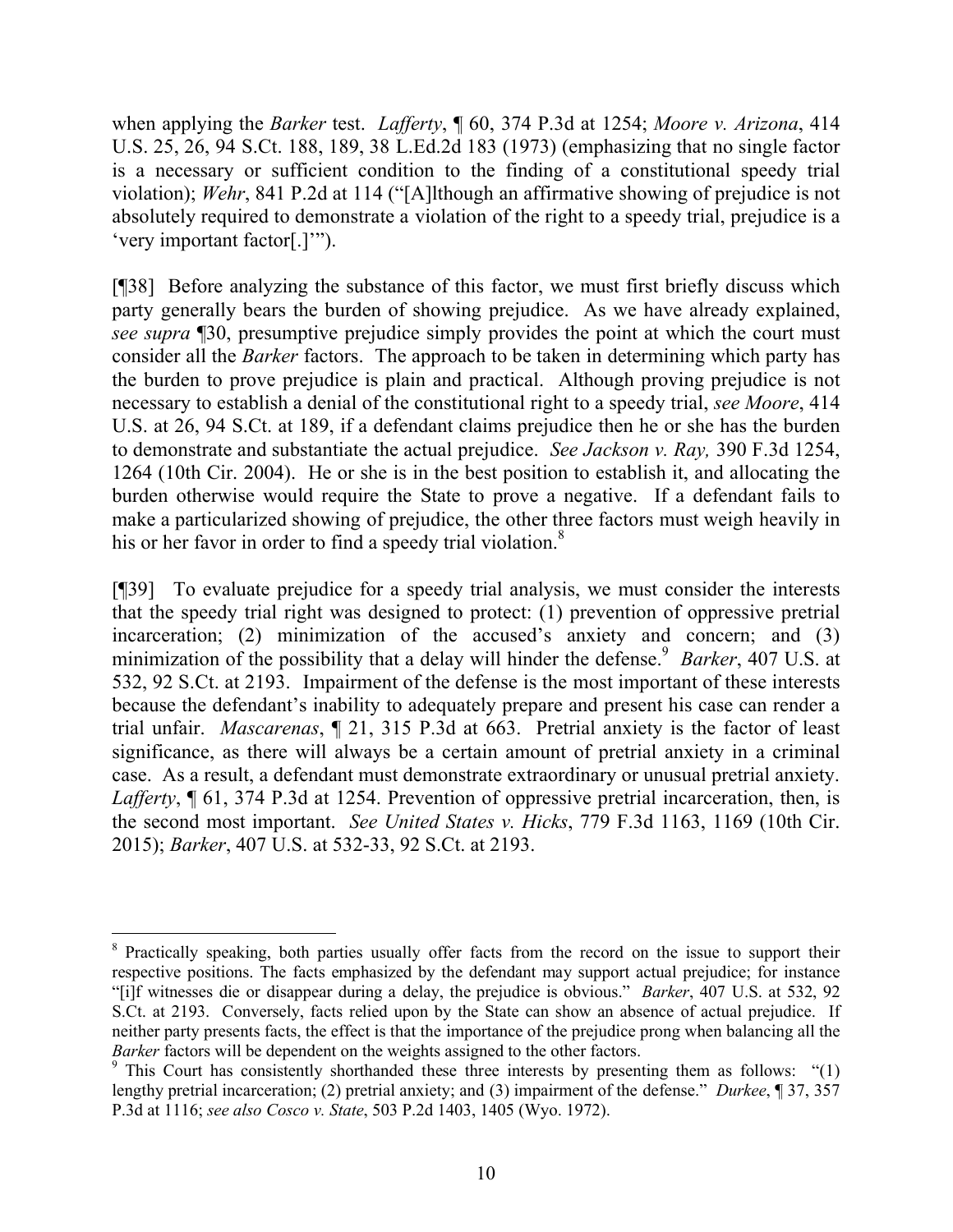[¶40] Tate claims he suffered prejudice because he was incarcerated from his arrest to his trial, and he suggests that this incarceration necessarily impacted his employment opportunities, financial resources, and association. Being incarcerated for 387 days would indeed have some impact on his finances, employment opportunities, and his ability to associate with whom he chooses, but this length is not oppressive under the circumstances of this case. *See Barker*, 407 U.S. at 533-34, 92 S.Ct. at 2194 (deeming defendant's 10-month incarceration not sufficiently oppressive); *see also Lafferty*, ¶ 63, 374 P.3d at 1255 (finding defendant "has shown that he suffered lengthy pretrial incarceration, as 811 days is indeed extensive"); *Boucher v. State*, 2011 WY 2, ¶ 19, 245 P.3d 342, 351-52 (Wyo. 2011) (finding 368-day delay not sufficiently lengthy to be oppressive); *Mascarenas*, ¶ 22, 315 P.3d at 663 (determining incarceration for 332 days would have an impact on finances, employment opportunities, and the ability to associate with whom he chooses, thus the interest weighed in defendant's favor); *Berry v. State*, 2004 WY 81, ¶ 48, 93 P.3d 222, 237 (Wyo. 2004) (finding incarceration for 720 days "necessarily impacted his employment opportunities, financial resources and association" thus weighing heavily in defendant's favor); 5 LaFave, *supra,* § 18.2(e) (collecting cases from various jurisdictions on the issue).

[¶41] As to the second interest, minimizing Tate's anxiety and concern, our precedent requires that he show some special harm suffered which sets his case apart from the norm. *Lafferty*, ¶ 63, 374 P.3d at 1255. Tate's terse assertions are not sufficient to establish that the delay caused him an unusual level of anxiety. *See, e.g., Rhodes*, ¶ 20, 348 P.3d at 411; *Boucher*, ¶ 19, 245 P.3d at 351-52; *Mascarenas*, ¶ 22, 315 P.3d at 663.

[¶42] Lastly, we are unable to conclude that the delay impaired Tate's defense. He provides no cogent argument or support which would provide a basis to consider this interest in his favor. *See Durkee*, ¶ 38, 357 P.3d at 1116.

[¶43] Considering the three interests the speedy trial right was designed to protect in determining whether Tate was actually prejudiced, we conclude he did not meet his burden of showing that he was actually prejudiced by the delay. The fourth and final *Barker* factor, therefore, does not weigh in his favor.

## *Balancing of the Factors*

[¶44] The *Barker* analysis shows us that much of the delay ought to be heavily weighted on Tate's side of the scale. The delays surrounding the competency examination were much to blame. The State did not contribute to any significant delays in this case aside from those associated with court administration issues and two unchallenged continuances. Such delays are not heavily weighted against the State, however, as they cannot qualify as deliberate attempts to delay the trial in order to hamper the defense. Furthermore, the facts presented by the parties persuade us the Tate did not suffer actual prejudice and the 387-day delay did not substantially impair his right to a fair trial.